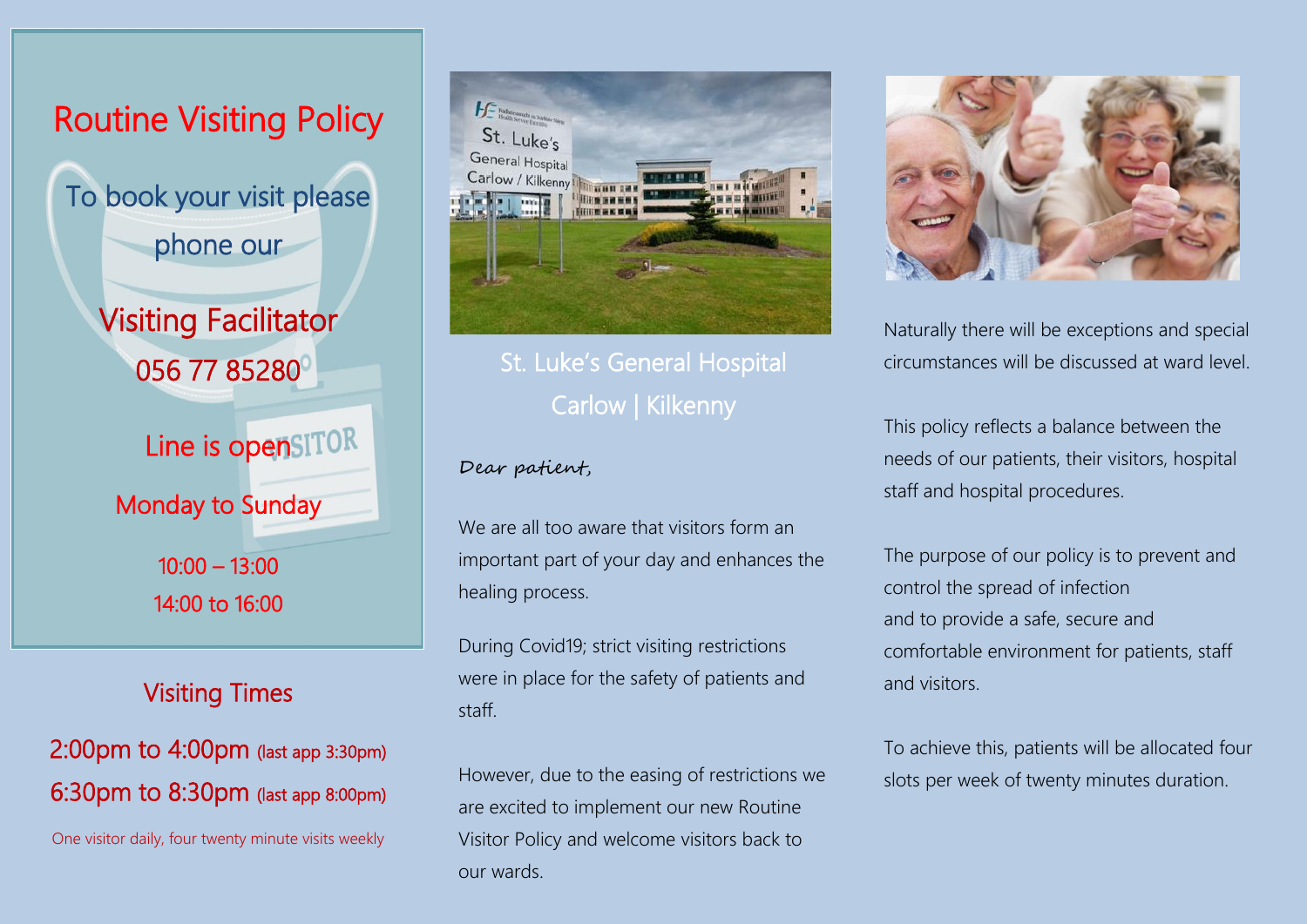Potential visitors will need to book their visiting slot via our new dedicated phone line – 056 77 85280

Prior to booking, you may wish to discuss with family/friends a rota as only one visitor per slot is allowed.



Each patient (unless exemptions are in place with the ward manager) will be entitled to no more than the allotted four visits per week.

Failure to adhere will result in reduced visiting times for other patients, and could result in your visitor being removed from your visitors' list. Set a timer on your or your visitor's phone to ensure other patients do not miss out on their visit.

Clothing and other items can be left into the porter kiosk at any time and they will be delivered to your loved one. Laundry will be sent down from the wards to the laundry pick-up point inside the front door. For infection control purposes all laundry must be collected within twenty-four hours or may be disposed of.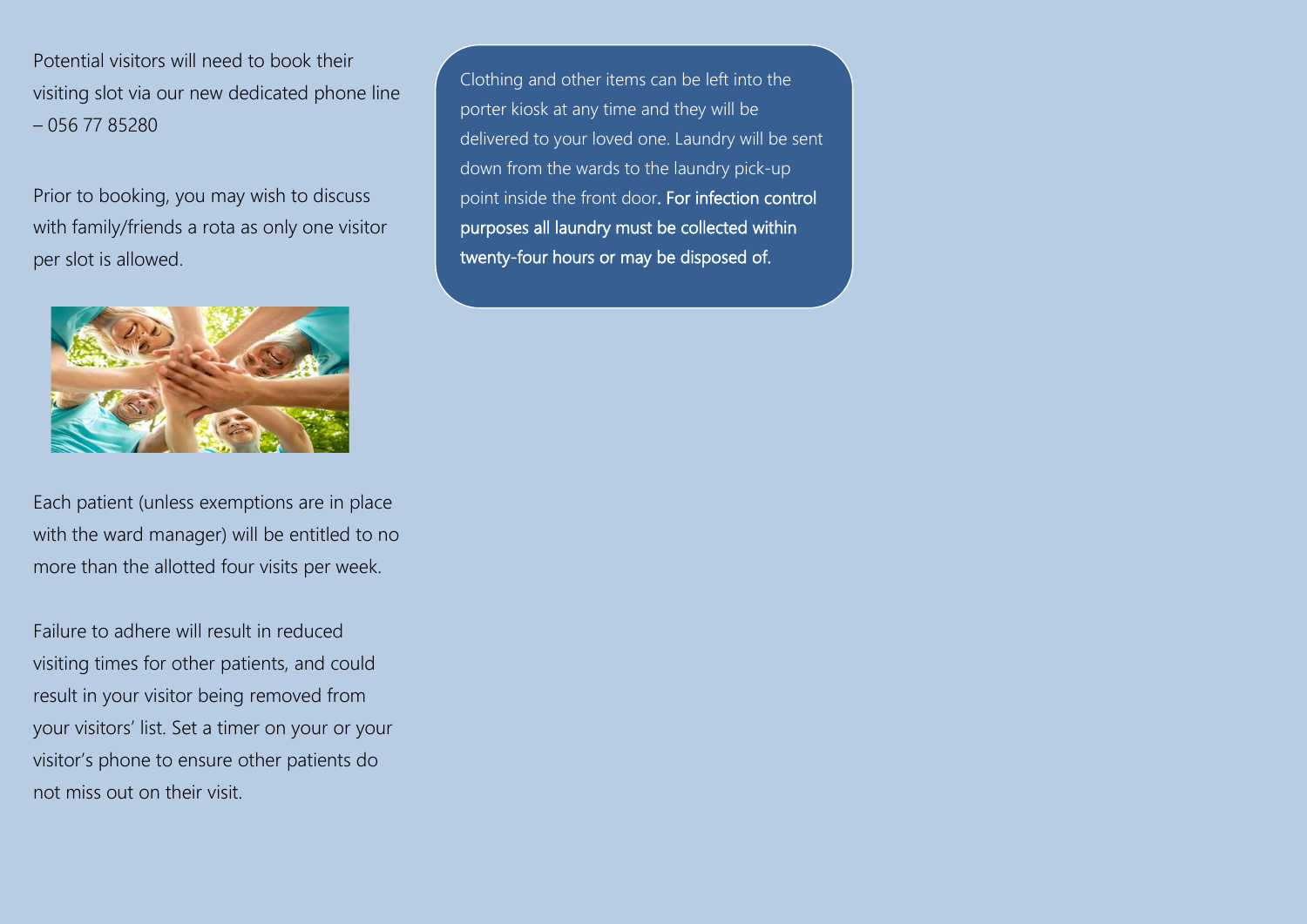Children under 12 will not be permitted to the wards unless prior agreement is made with the Ward Manager. We encourage the ongoing use of mobile phones and laptops to keep in touch with loved ones who may not be able to visit.



Friends or relatives on other wards may not be visited during the allocated visiting slot. Please do not ask your visitor to check in with any other patient on arrival or departure.

Social distancing still remains a priority so your visitor will be required to comply with hand-hygiene protocols, sanitising and the wearing of a surgical mask.



Your visitor must not remove their mask on arrival at your bed/room. Other PPE measures will be advised at ward level if needed.

We would ask that visitors do not sit or lie on the side of your bed and limit their interactions as much as possible; this includes other patients and all visitors.

Please consider other patients' needs for rest and privacy.



It is important that visitors and patients accept personal responsibility with respect to the infection risk that they may inadvertently be exposed to during their visit. That safety depends on their behaviour during the visit.

R**outine Visiting Policy | No Outbreak**

Each visit should be prearranged with the Visiting Facilitator on 056 77 85280

#### The recommended visiting time is 20 minutes. Each patient is allowed one designated visitor four times a week. (Your nominated visitor may change daily)

For end of life care, there is no upper limit on the frequency or duration of visiting; this however is subject to the ability of the hospital to manage visiting safely.

A record of designated visitors will be recorded on the individual patient contact list. This will include the time of arriving and leaving.

Any staff member can request that visitors leave if the length of stay is over the agreed time. Visitors who do not adhere to guidance will be asked to leave and may be declined subsequent visits if there is a pattern of noncompliance.

Visitors must accept responsibility with respect to the infection risk that they may inadvertently be exposed to during the visit. Their safety depends in a large measure on their behaviour during the visit. A signed acceptance may be appropriate.